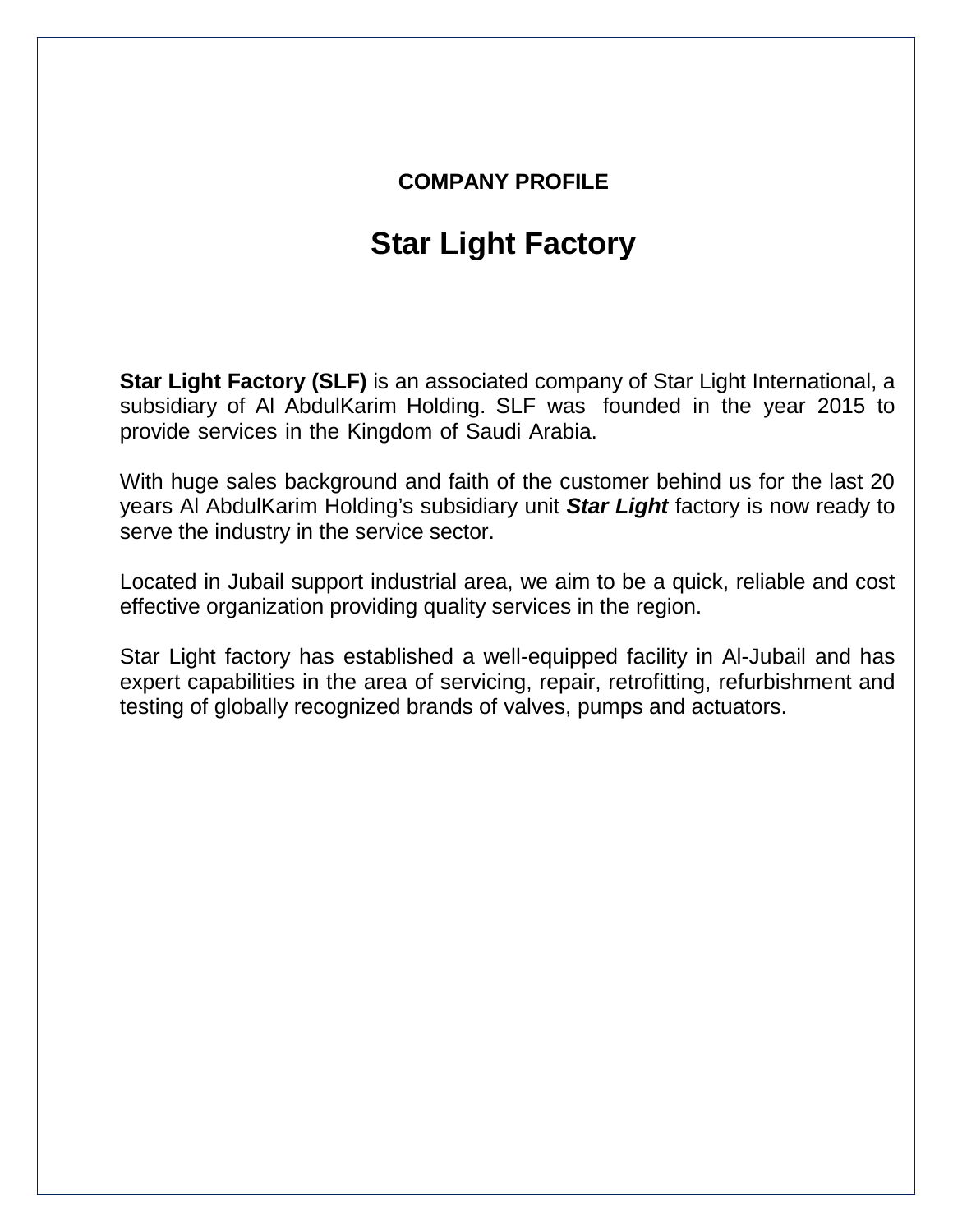*Star Light* factory is ready to provide indigenous solution for servicing and maintenance/repair for





## PUMPS



## ACTUATORS

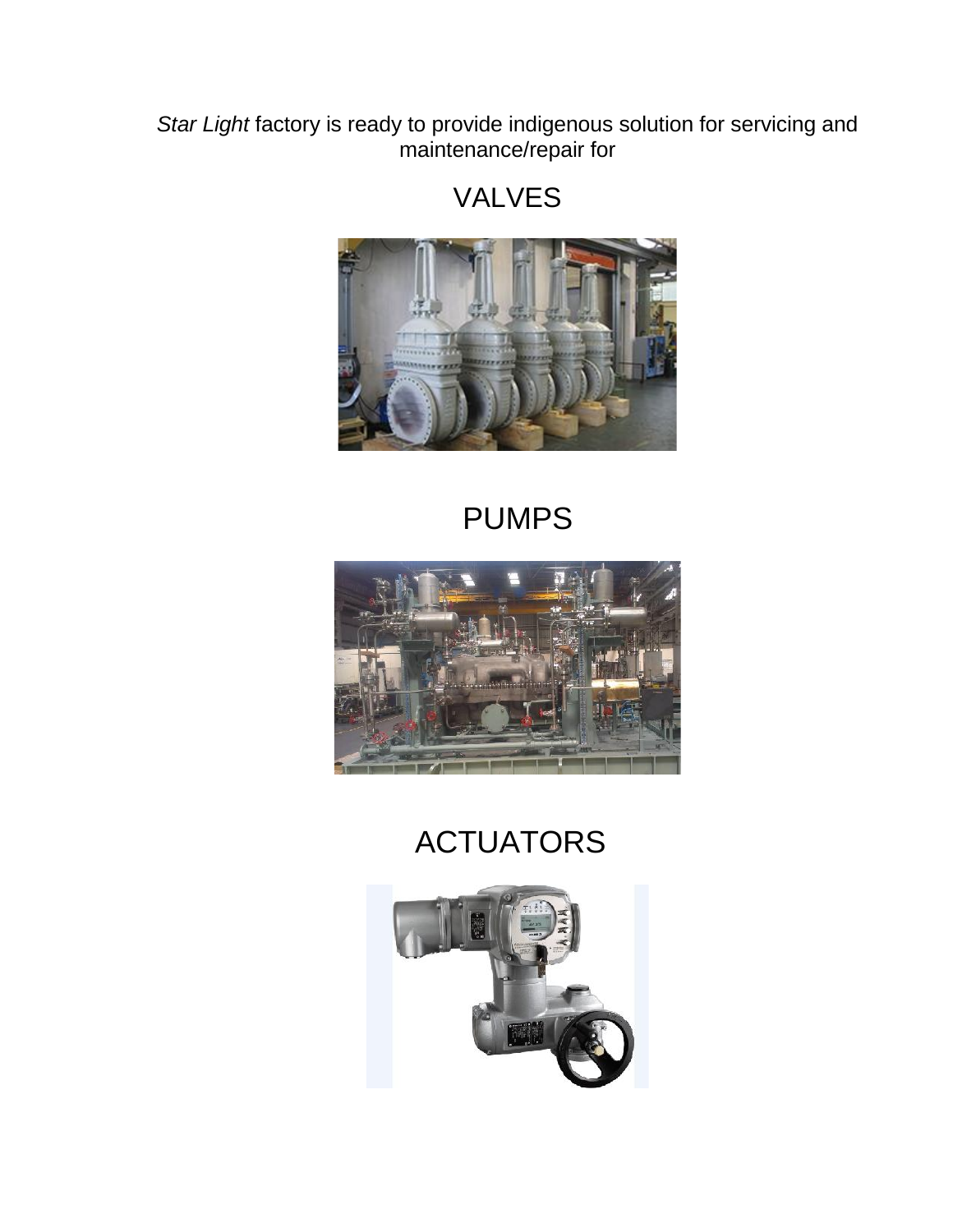*Star Light* factory is fully equipped